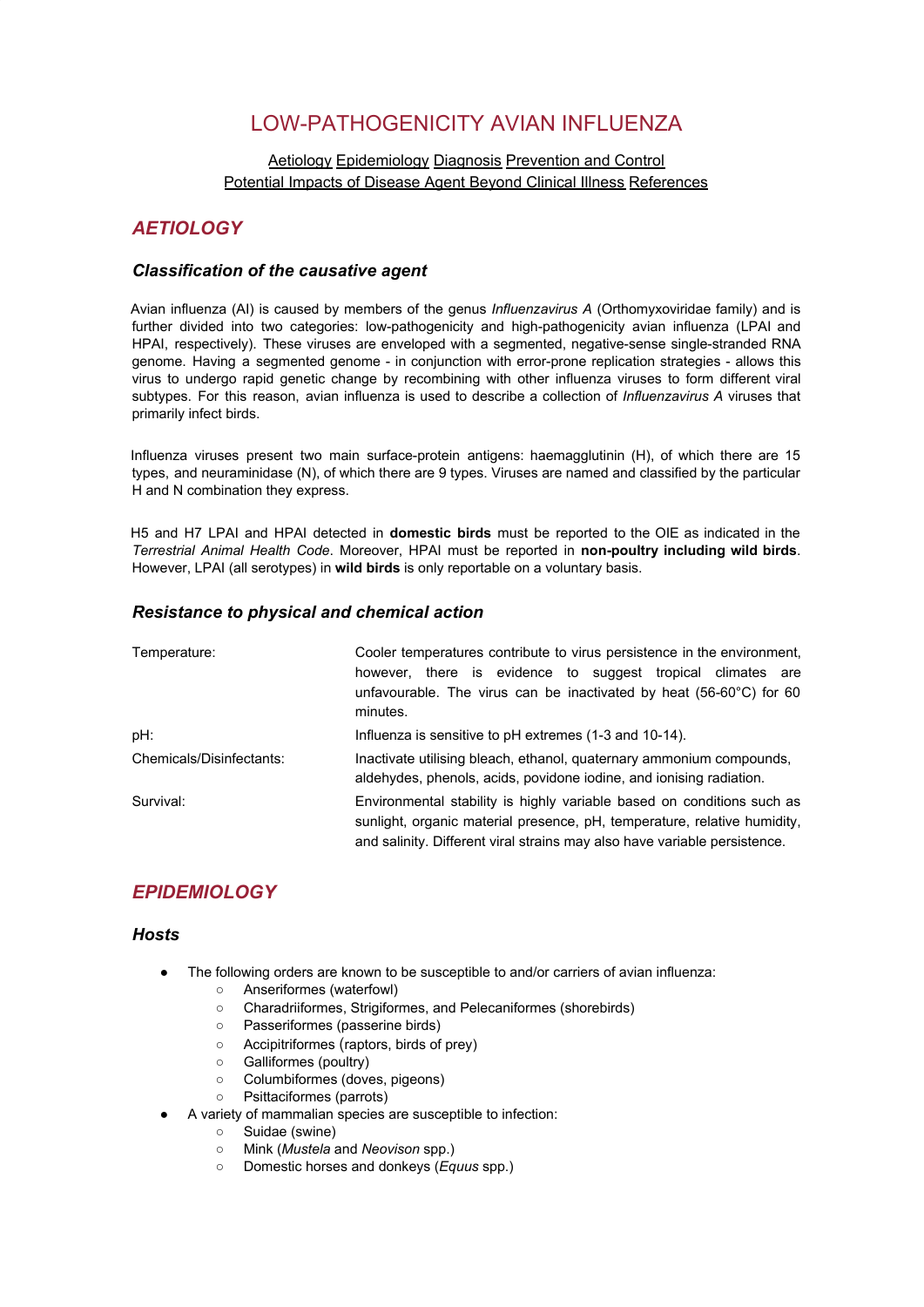- Domestic cats (*Felis catus domesticus*)
- Domestic dogs (*Canis lupus familiaris*)

#### *Transmission*

- Virus is shed in faeces (faecal-oral transmission) and respiratory secretions of birds.
	- Certain birds will shed more virus via one route in comparison to the other, e.g., waterfowl have a predilection for faecal shedding, whereas poultry shed more virus in respiratory secretions.
- Contaminated surfaces and environments
- Flies can act as mechanical vectors.
- There is some evidence of vertical transmission, but infected eggs are unlikely to hatch.
- Documented methods of transmission to mammals include faecal-oral transmission, contact with mucous membranes (conjunctiva), and consumption of raw poultry/blood from infected birds.

#### *Sources*

- Other infected birds and their faeces
- Contaminated fomites
- Broken infectious eggs

### *Occurrence*

LPAI is found worldwide, predominantly in wild free-ranging waterfowl near wetlands and other aquatic environments. These birds are typically asymptomatic and carry the virus year-round, but population prevalence does wax and wane somewhat with seasonal behaviours such as migration. Therefore, waterfowl are recognised as a reservoir.

Other avian species may be infected at any point throughout the year, but population incidence instead follows a strict seasonal pattern dependant upon their migration and nesting habits. For example, shorebirds follow a spring/fall pattern, marine birds a spring/summer pattern, and more terrestrial species a summer/fall pattern.

Migration routes are believed to play a significant role in viral epidemiology. Viral subtypes tend to be unique between flyways unless populations of birds intermix at stopover sites, nesting sites, etc. during migration. This intermixing allows birds to communicate different strains of avian influenza; this creates the potential for viral recombination (antigenic shift). However, some influenza subtypes have limited host ranges and are unlikely to spill over. It should be noted that viral subtypes observed in flyways also change on an annual basis.

It is unlikely for wild birds to develop HPAI from LPAI, but transmission of an LPAI strain (particularly an H5 or H7 subtype) to poultry may incite evolution into HPAI.

Swine serve as an excellent medium for viral recombination when infected with multiple subtypes of AI. This allows for antigenic shift and the creation of new viral subtypes with variable virulence; oftentimes, the product of this recombination is transmissible and pathogenic to other mammalian species.

**For more recent, detailed information on the occurrence of this disease worldwide, see the OIE World Animal Health Information System - Wild (WAHIS-Wild) Interface [http://www.oie.int/wahis\_2/public/wahidwild.php/Index].**

## *DIAGNOSIS*

For practical purposes, a 21-day incubation period for AI is often utilised for disease control efforts. However, incubation may vary from hours to weeks pending host, population, and environmental factors. Incubation periods in wild birds are much less understood than they are in domestic poultry.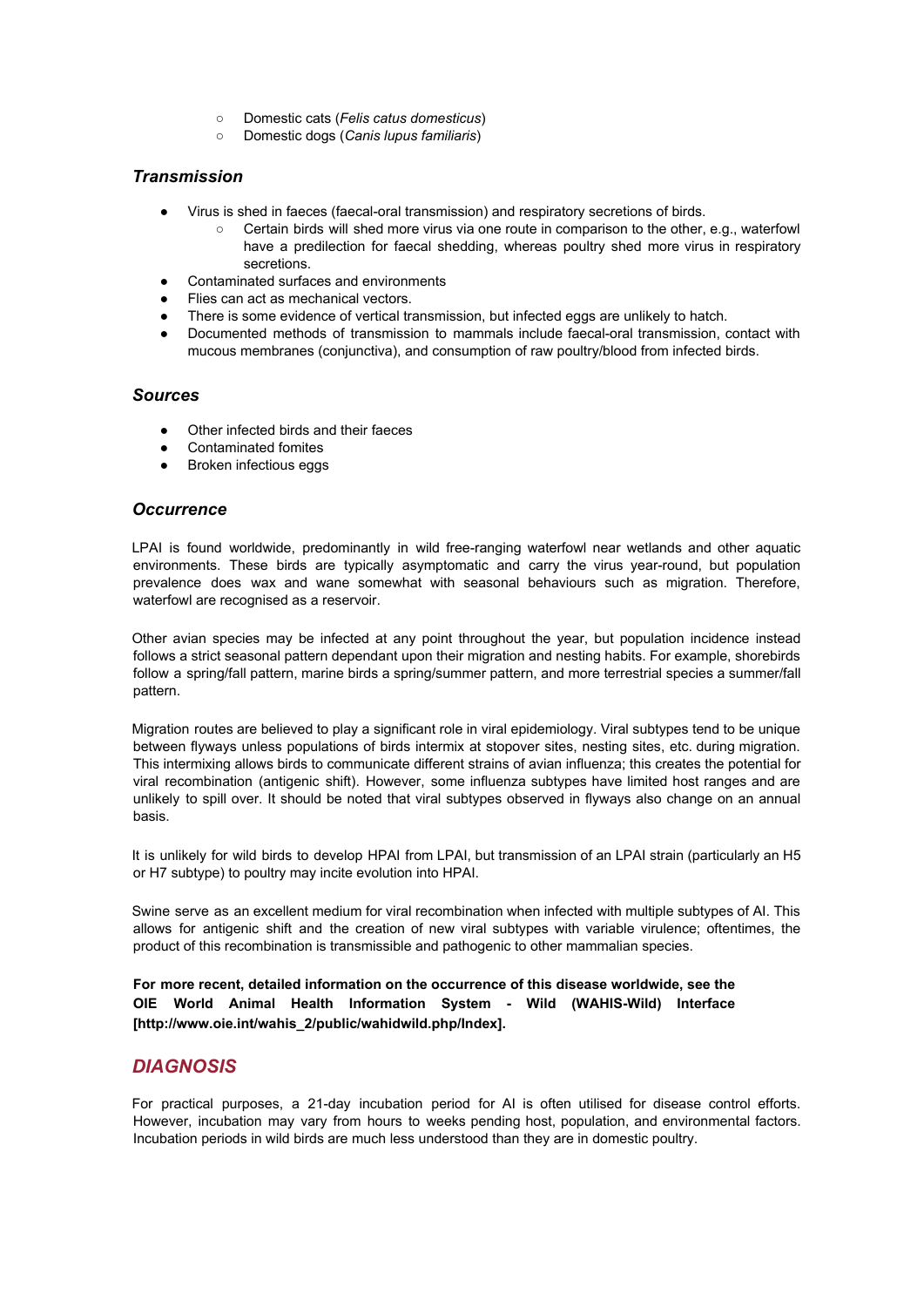Domestic gallinaceous birds can develop overt disease due to LPAI but may also remain asymptomatic. Wild birds rarely develop clinical disease due to LPAI, and HPAI rarely occurs in these species. Research has shown clinical signs and lesions that do occur due to LPAI are very difficult to reproduce experimentally.

### *Clinical diagnosis*

Clinical signs in wild birds are highly variable and are dependent upon viral subtype, host species, and other host factors such as age and sex. There have not been documented descriptions of clinical disease in wild birds as they are typically asymptomatic, but major categories of disease in poultry include enteric disease, respiratory disease, and reproductive abnormalities. Infected domestic birds often show vague clinical signs such as ruffled feathers, tremors, coughing/sneezing, swollen sinuses, nasal and ocular discharge, diarrhoea, lethargy, anorexia, decreased weight, and decreased egg production.

Spill-over into mammalian hosts typically induces respiratory disease of variable pathogenicity and virulence.

### *Lesions*

Gross lesions rarely develop in wild birds and are therefore not utilised to diagnose LPAI in these species.

#### *Differential diagnoses*

- Infectious bronchitis
- Infectious laryngotracheitis
- Avian paramyxovirus serotype 1 (lentogenic Newcastle disease)
- Mycoplasmosis
- Fowl cholera (respiratory form)
- Aspergillosis
- Heat exhaustion
- Water deprivation

### *Laboratory diagnosis*

Laboratory assays should be validated for the host species; tests utilised for poultry may not be efficacious for waterfowl or other wild bird species.

#### **Samples**

*For isolation of agent*

- Oropharyngeal, tracheal, and/or cloacal swabs from live birds
	- Recovery of virus from swabs is variable and depends on host species and virus subtype.
		- Faeces may be substituted for cloacal swabs.
- Immature feathers are currently being evaluated for their use as a diagnostic sample.
	- Postmortem: trachea, lungs, air sacs, intestine, spleen, kidney, brain, liver, and heart
		- Organ samples are particularly useful for animals suspected of having HPAI.

#### *Serological tests*

Whole blood or serum

#### **Procedures**

*Identification of the agent*

- Virus isolation from embryonated eggs
- Agar gel immunodiffusion (AGID)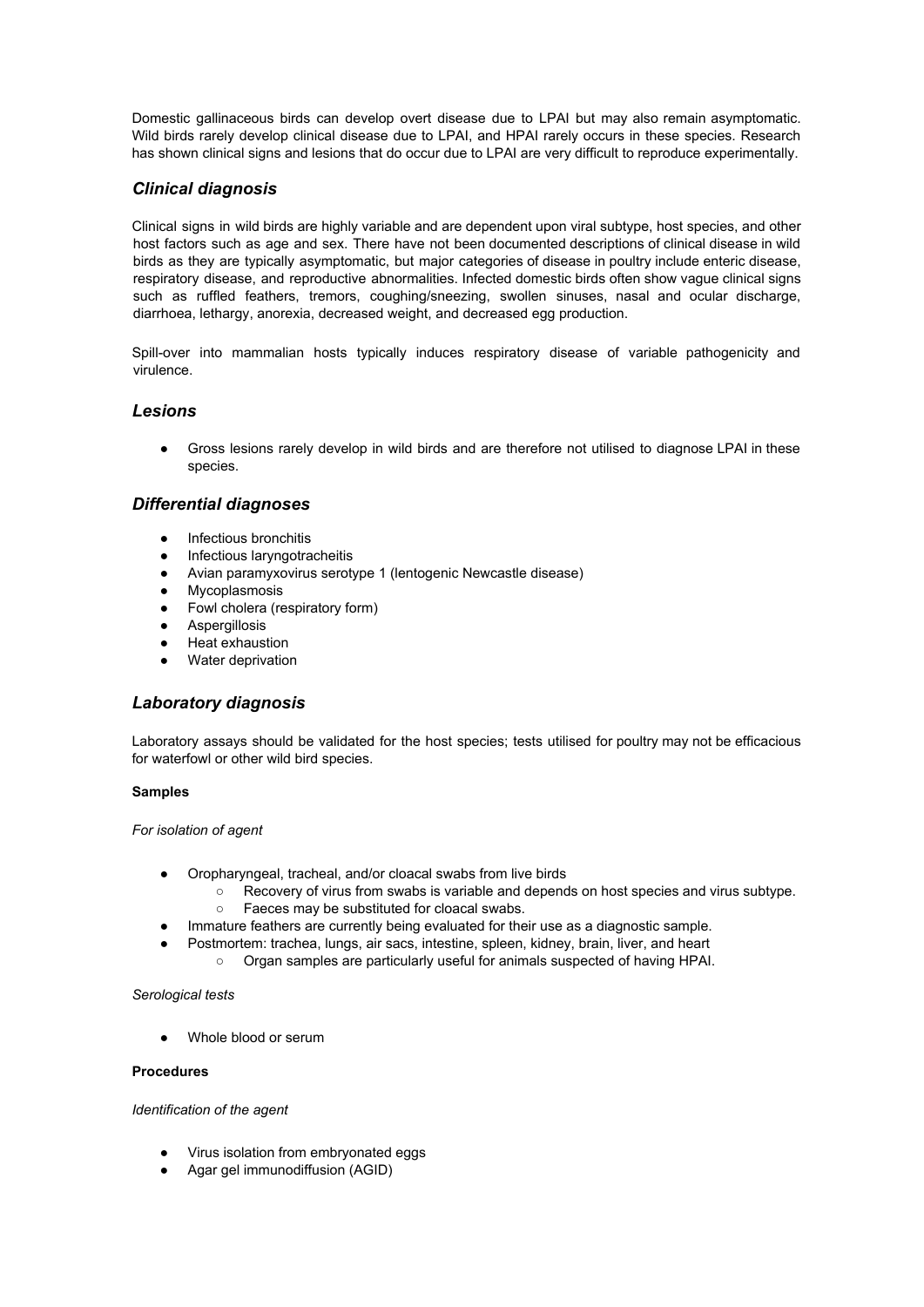- Antigen-capture enzyme-linked immunosorbent assay (ELISA)
- Reverse-transcriptase polymerase chain reaction (RT-PCR)
- Genome sequence analysis of H and N genes
	- Often utilised near cleavage sites to differentiate LPAI from HPAI

#### *Serological tests*

- Not useful for differentiating LPAI from HPAI
- Cross-reactivity is a concern
- AGID
- Haemagglutination inhibition assays (HI)
	- Assays are subtype-specific and may yield false negatives.
- Antibody-capture ELISA

**For more detailed information regarding sampling and laboratory diagnostic methodologies, please refer to Chapter 3.3.4 of the latest edition of the OIE Manual of Diagnostic Tests and Vaccines for Terrestrial Animals.**

## *PREVENTION AND CONTROL*

#### *Sanitary prophylaxis*

- Avoid contact with birds of unknown health status; precautions should be taken in the field and all tools, instruments, and vehicles should be properly disinfected before moving locations. Consider the use of personal protective equipment or changing shoes and clothes before leaving a site.
	- Limit the amount of foot traffic in areas where AI is a concern.
- Bird-proofing and pest control of domestic bird and swine housing in endemic areas; efforts should be made to reduce interactions with wild birds.
	- Employ biosecurity and disinfection protocols for domestic animals and employees to reduce the risk of introducing virus from a wild bird to a captive facility.
	- Proper carcase disposal
	- Keep susceptible animals indoors.
- People should avoid contact with swine and poultry if suffering from symptoms of the flu.

### *Medical prophylaxis*

● There are many types of vaccines available for domestic poultry (inactivated whole virus, recombinant vectored). Efficacy has not been determined in wild bird species, and clinical protection is variable even in domestic birds.

## *POTENTIAL IMPACTS OF DISEASE AGENT BEYOND CLINICAL ILLNESS*

#### *Risks to public health*

- LPAI does not infect humans directly. However, the virus can infect other mammals such as swine and recombine with other influenza types within the host; in this way, it is possible for a new viral subtype to form that is infectious to humans.
	- An exception to direct infection is the N7H9 and H9N2 viruses. Adaptation to humans is possible but extremely rare.

#### *Risks to agriculture*

LPAI has the potential to evolve into a highly-pathogenic form upon transmission to domestic poultry. HPAI is devastating to the poultry industry when an outbreak occurs. Therefore, precautions should be taken to prevent interactions between domestic and wild free-ranging birds.